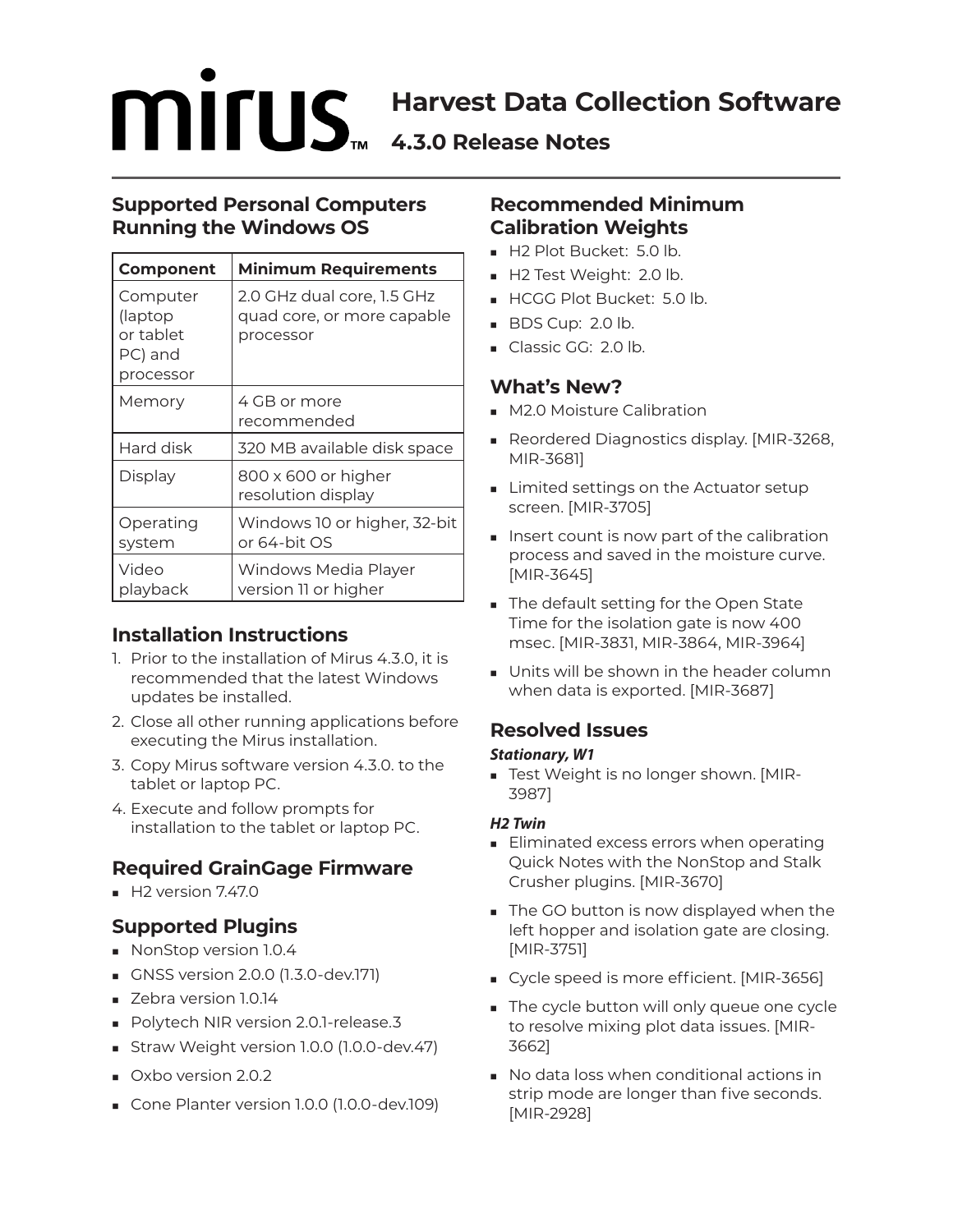#### *All GrainGages*

- The moisture tare command has been fixed. [MIR-3439]
- Resolved issues with recalibrating the moisture curve. [MIR-3529, MIR-3584]
- **Mirus will not crash when using a deleted** moisture curve. [MIR-3906]
- Fixed issue with Mirus occasionally choosing an incorrect moisture curve when resuming a map. [MIR-3647]
- Resolved issues with moisture curve points being listed in the wrong order. [MIR-3417]
- The voltage value will not jump around during load cell calibration. [MIR-3844]
- **Eliminated variability in Test Weight** accuracy by restricting Test Weight calibration to one sample and adding insert count to the chamber calibration process. [MIR-3645]
- Eliminated rare random failures in slope and motion calibration. [MIR-3652]
- Resolved issues with Mirus sometimes failing to connect to the GrainGage. [MIR-3649]
- **Mirus could not connect to USB after** changing regional settings. [MIR-3898, MIR-3868]
- The moisture curve name will be listed in the backup log. [MIR-3706]
- **Compensated chamber volume now** shown in backup file. [MIR-3950]
- Fixed errors in recording data to backup files when using the Conditional Action plugin. [MIR-3634]
- Distance tripping export of GNSS data corrected. [MIR-3624]
- Timeout plot data errors resolved. [MIR-3809]
- **Can now duplicate the pick list data in** consecutive plots. [MIR-3866]
- Resolved rare intermittent data saving issue. [MIR-3605]
- Quick Notes could not be exported if some of the plots are empty. [MIR-3892]
- **Fixed error causing Quick Notes to** occasionally export by character instead of by line. [MIR-3625]
- Resolved issues with registering Mirus online. [MIR-3711]
- Removed irrelevant warning messages. [MIR-3947]
- Resolved occasional issue of Mirus not changing the timestamp and harvest sequence data when overwriting data in the backup files. [MIR-3635]
- Traits will be prompted before and after plots respectively depending on the trait assignments. [MIR-3873]
- Other minor fixes. [MIR-3678, MIR-3470, MIR-3522, MIR-380]

#### **Known Issues**

- Generic Sub Sample Device is not compatible with Mirus 4.3.0. [MIR-3249]
- **Using Straw Weight with conditional** actions can cause Mirus to crash. [MIR-3927]
- **Running Cone Planter with large maps** (about 90x60) causes Mirus to crash. [MIR-3985]
- Issues with diagnostic streaming after reconnecting with a USB. [MIR-3881]
- Occasional error connecting to the GrainGage when region settings on the tablet are changed. [MIR-3419]
- Tare warnings occasionally missing in the backup log. [MIR-3931]
- **Names of map types in foreign languages** do not fit on the map creation screen. [MIR-3971]
- **Moisture points used to adjust the** moisture curve will not be displayed in the curve. [MIR-3989]
- When creating an M2.0 moisture curve, the EM curve only has three points. [MIR-4014]
	- **-** Workaround: Start with the sample that has the lowest moisture content.
- Occasional errors with moisture calibrations if they are not completed in the timely manner. [MIR-3707]